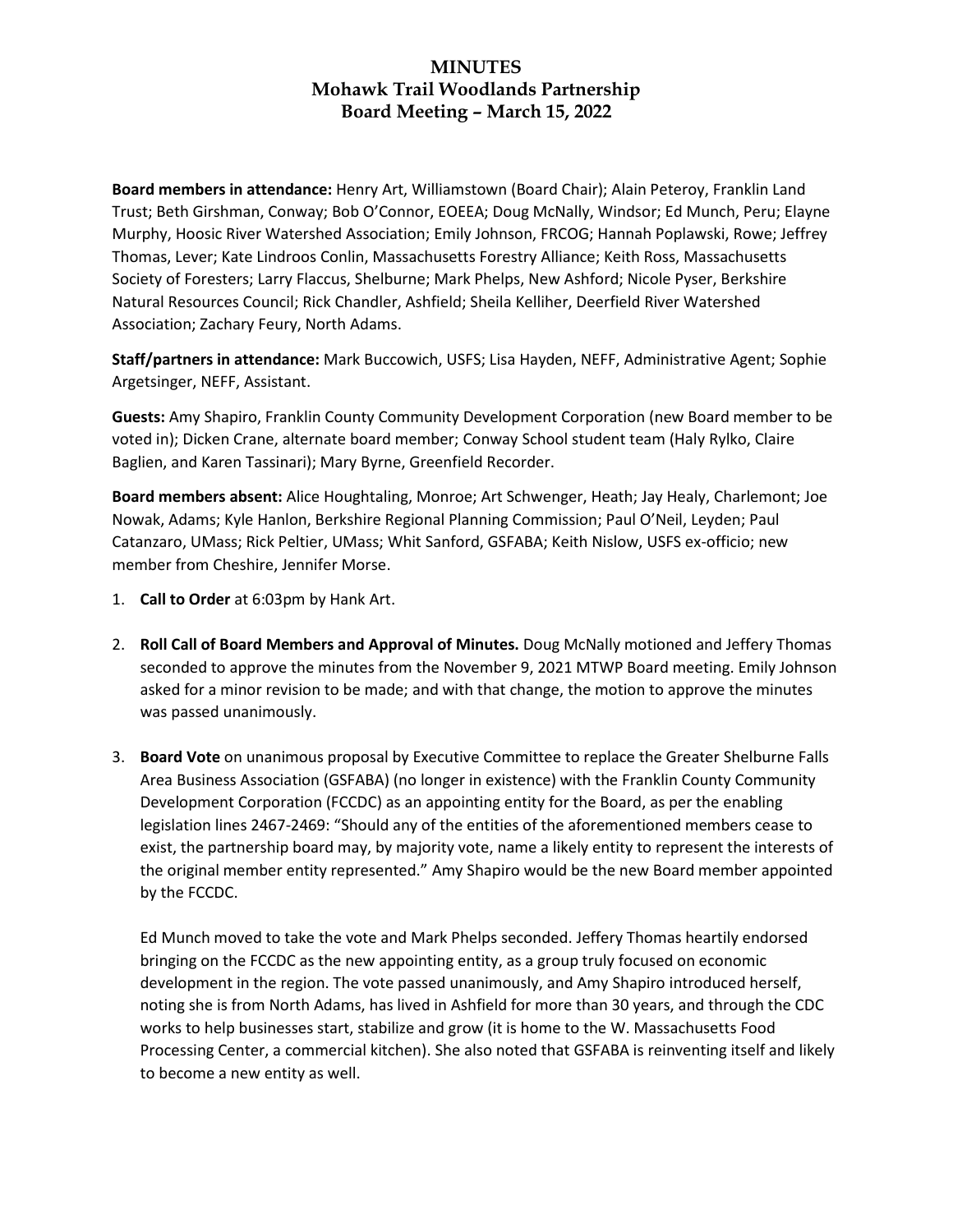4. **Miscellaneous Board Business**. Hank Art noted that between now and the Annual Meeting in June there will be an opportunity for Board members to switch to a different Standing Committee or shift leadership roles, if desired. Board members should look out for a forthcoming email on this topic. Board members should also expect an email from the Agent about whether or not they are up to date on Open Meeting Law and Conflict of Interest Law trainings and paperwork. As a public body, it is necessary for the Partnership to have this information on file.

Elayne Murphy has replaced Andrew Kawczak as the Board Representative from the Hoosic River Watershed Association.

- 5. **Guest Speakers**: The Student Team from the Conway School of Landscape Design (Claire Baglien, Haly Rylko, and Karen Tassinari); gave a Project Presentation on the Riparian Buffer Study they conducted for the Deerfield River Watershed supporting the "Rivers Run Through It" USFS grant to MTWP, administered by NEFF.
	- **a.** The grant: a \$60,000 urban and community grant for identifying riparian restoration need areas close to where people have settled and there are impervious surfaces near the floodplain. U.S. Forest Service grant matched by the Executive Office of Energy & Environmental Affairs.
	- **b.** Project Goal 1: Plant a minimum of 150 trees at 4 sites over 3 years. A volunteer day will be planned for the first site planting this spring.
	- **c.** Project Goal 2: Create a replicable Site Selection Toolkit that can be utilized to select appropriate restoration sites in the future in both the Deerfield River and Hoosic River watersheds.
	- **d.** Project Goal 3: Create reusable Planting Templates that can be used to guide site plantings based on site conditions (sun, shade, stressors present), and will include best management practices, maintenance plans, and suggested climate-adapted trees species lists.

The students gave background on climate impacts within the Deerfield watershed, including more than 200 landslides that occurred during storm Irene, and "100-year floods" are occurring every 2 to 3 years, and meanwhile multiple dams and other infrastructure on the river are aging. They conducted more than 20 interviews and described their work which included visiting potential planting sites and creating a checklist of what to look for when evaluating future tree-planting sites.

### 6. **Overview of Draft Revision of next 10-year Partnership Plan**.

--Lisa Hayden reviewed the key elements of the Plan that are required by the enabling legislation, as well as progress on revisions to the Plan, and outlined the further work required (addressing remaining gaps and questions, copy-editing, incorporating Board member comments and revisions, outreach to the Partnership towns and the public and incorporation of public comment, profile interviews of a cross-section of perspectives related to Partnership priorities). Lisa reminded the Board that the Plan is a living document that should be reviewed annually.

--The draft Plan will be shared with Partnership region towns over the next few months at Select Board meetings. Volunteers are needed to attend these meetings, and a small working group will hopefully be formed that can travel to the meetings and present briefly on the Partnership and the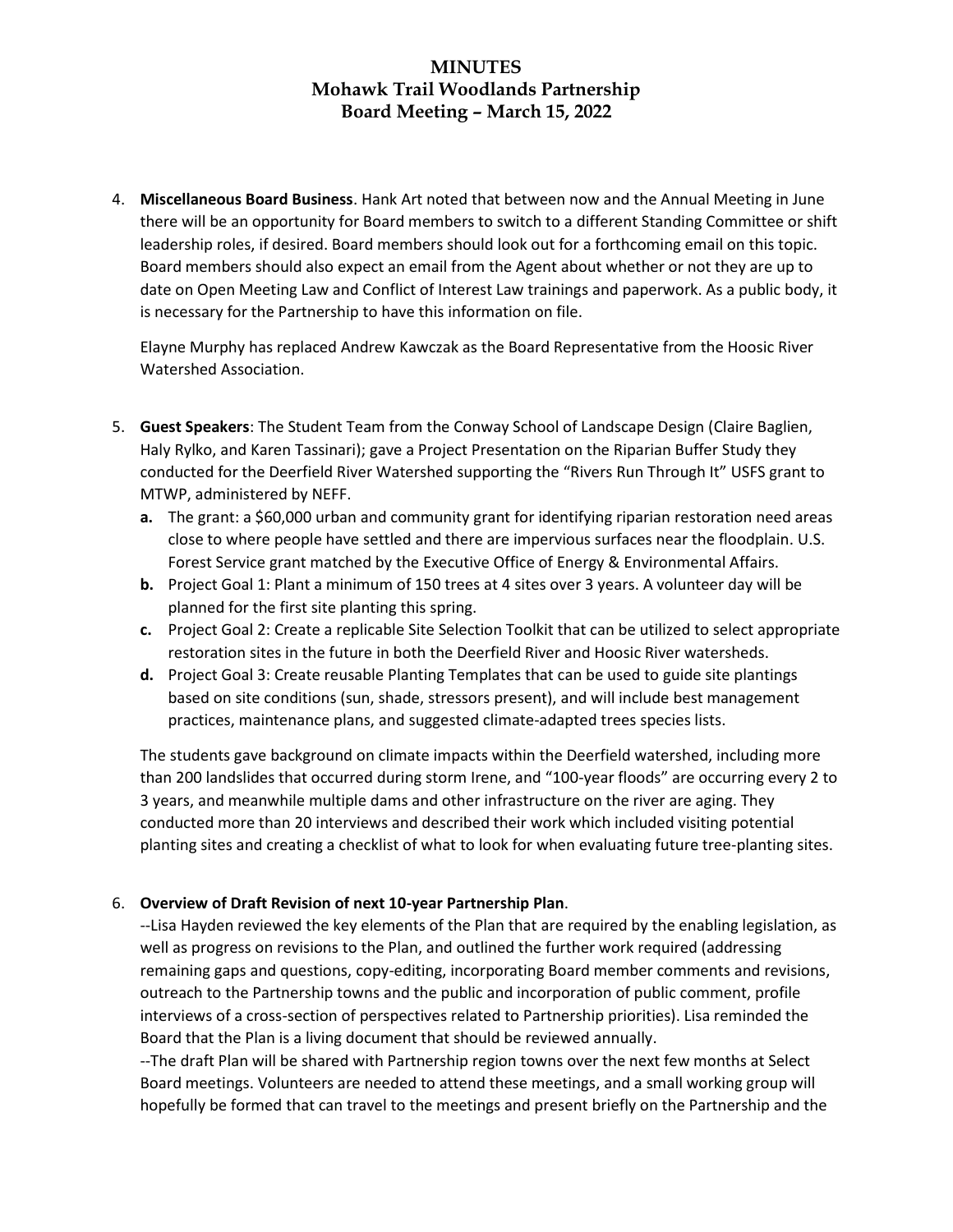Plan revisions. There was a suggestion to share the Plan with Member towns through newsletters to provide an opportunity for feedback.

--Suggestions are needed for individuals to interview for the local profiles that will be included in the Plan, so send ideas to Lisa Hayden.

--A target date for a public listening session on the Plan revision in webinar format is the 9<sup>th</sup> or 16<sup>th</sup> of May.

### **7. Brief Reports from Standing Committee Chairs.**

- a. **Finance and Budgeting (Keith Ross).** Keith will be sending out a draft budget created by the Finance and Budgeting Committee that each Standing Committee can fill in with their own predicted or aspirational budget needs. A letter was sent to Sen. Hind's office by the Executive Committee in February requesting \$200,000 in funding at the State level for the Partnership. He invited Board members to join this important Committee.
- b. **Municipal Financial Sustainability (Ed Munch).** Ed expressed the importance of meeting in person again. The Committee voted in Sept. to recommend to the Ex. Comm. to take up the important issue of PILOT payments to municipalities and encourage the Board to advocate for rural towns for improvements to the PILOT formula. The Ex. Comm. brought the issue to MA legislators in fall meetings that could be scheduled. Doug McNally suggested sharing an annual review of Municipal Vulnerability Preparedness state grants that are awarded in the region that may be useful for towns to learn from and share resources. These large grants require infrastructure to implement, report and receive reimbursement. There was also brief discussion about regional cooperation on current volunteer EMT resources for fire and river rescues or the potential need for a paid system.

#### c. **Forest Conservation (Kate Lindroos Conlin).**

--The possibility of a forest-themed license plate has been discussed as a source of permanent revenue for the Partnership, but there is concern about the feasibility of implementation—750 plates would need to be purchased by individuals ahead of time at \$40 each before the plates would be printed by the DMV. Jeffery Thomas suggested that an Indigogo or other crowdfunding campaign could be a possible route to success.

--Bill Keaton, a researcher at UVM, has agreed to do a webinar for the Partnership in the fall. --Emily Boss (Massachusetts Woodlands Institute) presented at the Forest Conservation Committee meeting in February about the Institute's Local Wood Directory. This web-based Directory needs to be updated and expanded, which may be a project well suited for the Economic Development Committee.

--The Forest Conservation Committee hopes to host a series of wood walks in the near future. --The Committee has also discussed the possibility of dropping "Mohawk Trail" from the Partnership's name (becoming "Woodlands Partnership") to be respectful of indigenous groups with which the Partnership would like to be working with collaboratively.

d. **Education, Outreach, and Research (Beth Girshman).** The EOR Committee held an excellent, well-attended, broad-reaching webinar in December on Oak Resiliency. The Committee is